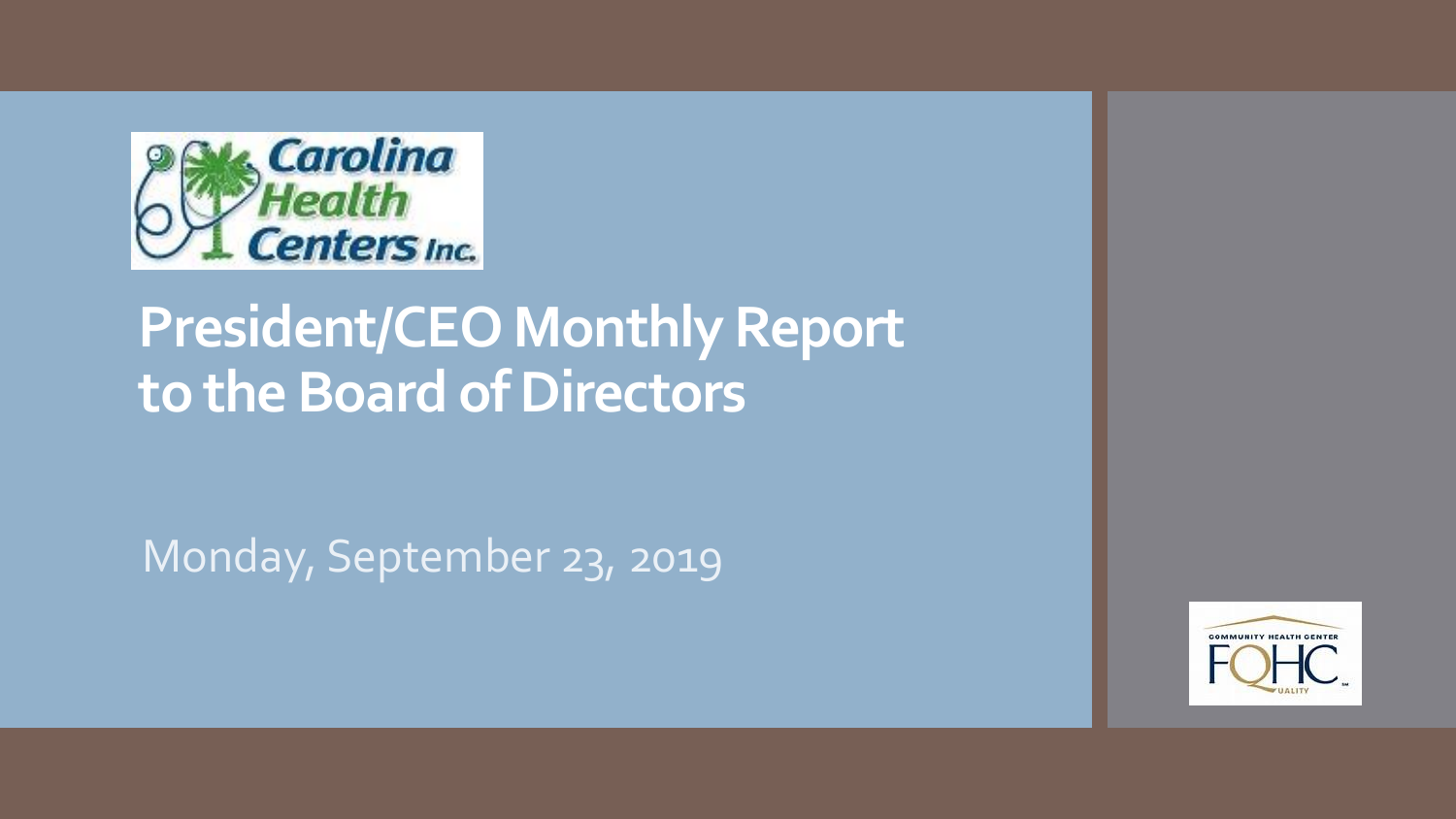## Advocacy and Health Policy

#### **Federal:**

- Health Center funding
	- Congressional "fly-in"
	- The September 30<sup>th</sup> cliff avoided by the continuing resolution but only temporarily
	- Continued advocacy in support of long-term authorization and funding
	- Message: "the most amount of funding for the longest period possible"
- 340B
	- Drug pricing bill with potential collateral damage
	- Continued attempts to clarify HRSA expectations regarding contract pharmacy and SFD

#### **State:**

- Funding request in process
- Two bills of interest:
	- Fetal heartbeat bill
	- Multi-state licensure compact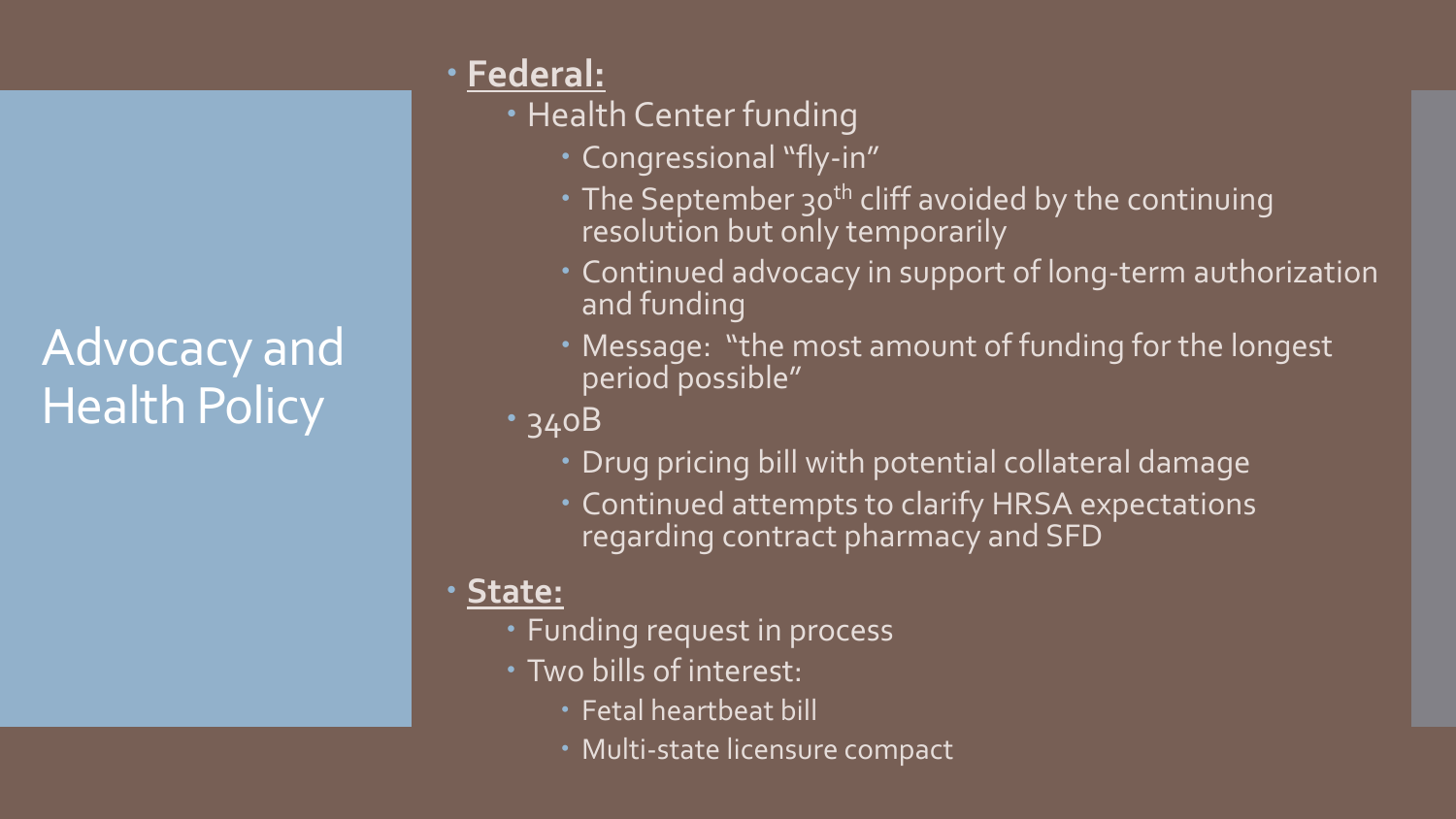CHC Staff and **Leadership** Development

- OSV prep continues
- Fall 2019 Corporate Staff Meeting on Tuesday, September 24<sup>th</sup>
- New strategic priority: clinical support staff recruitment and retention
- Leadership Team annual reviews underway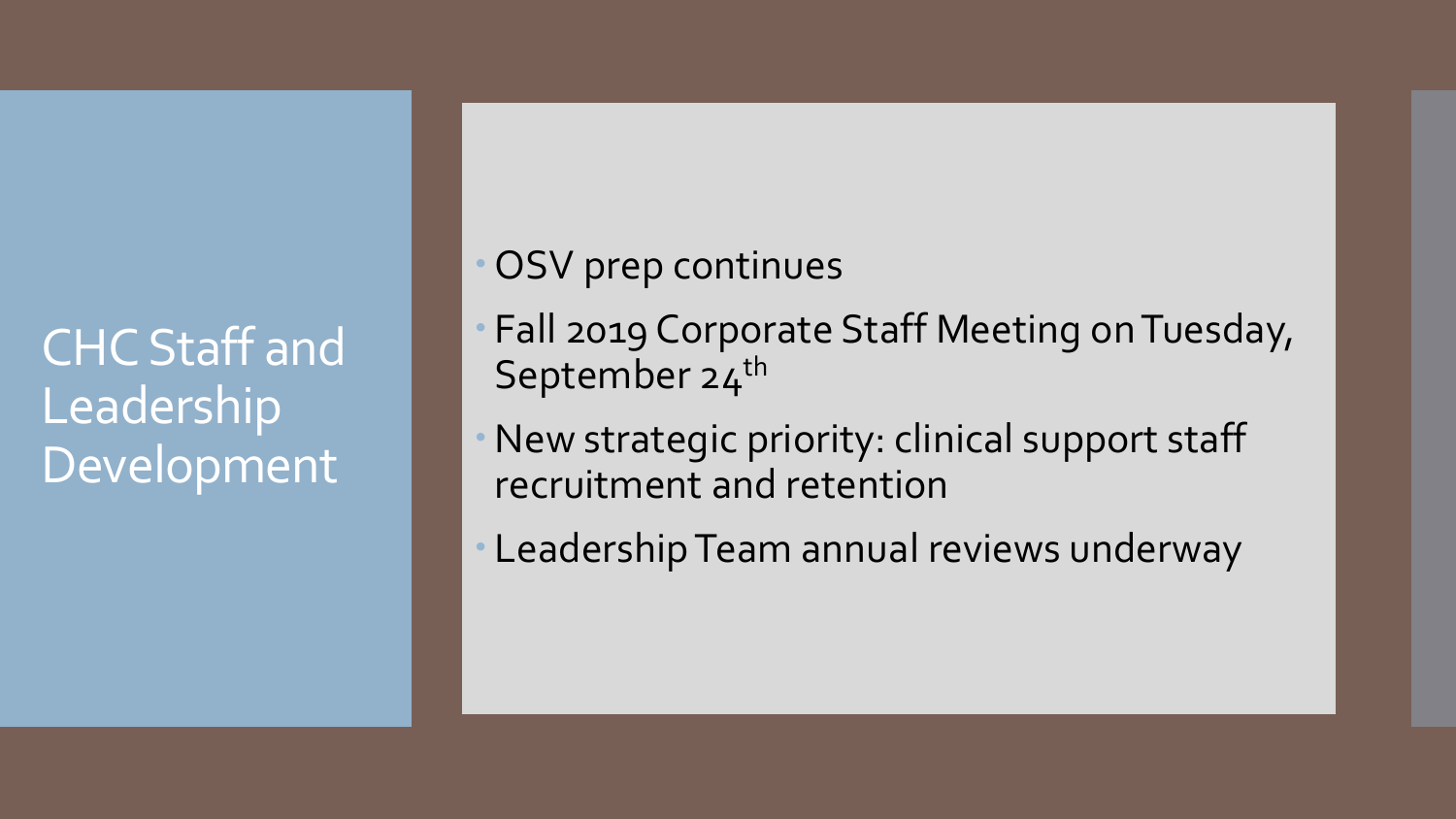Strategic and **Operational** Updates

#### **Administration:**

- New Board Member Orientation Wednesday, October  $16<sup>th</sup>$ 
	- Welcome Donna Hutchinson

#### **Department of Pharmacy:**

Growth of affiliated pharmacy business

#### **Department of Family Medicine:**

Nothing specific to report

#### **Department of Pediatrics:**

Focus on recruitment to ensure continued and long-term capacity

#### **Behavioral Health**

 Actively facilitated hiring of Behavioral Health Coordinator to start Monday, September 30<sup>th</sup>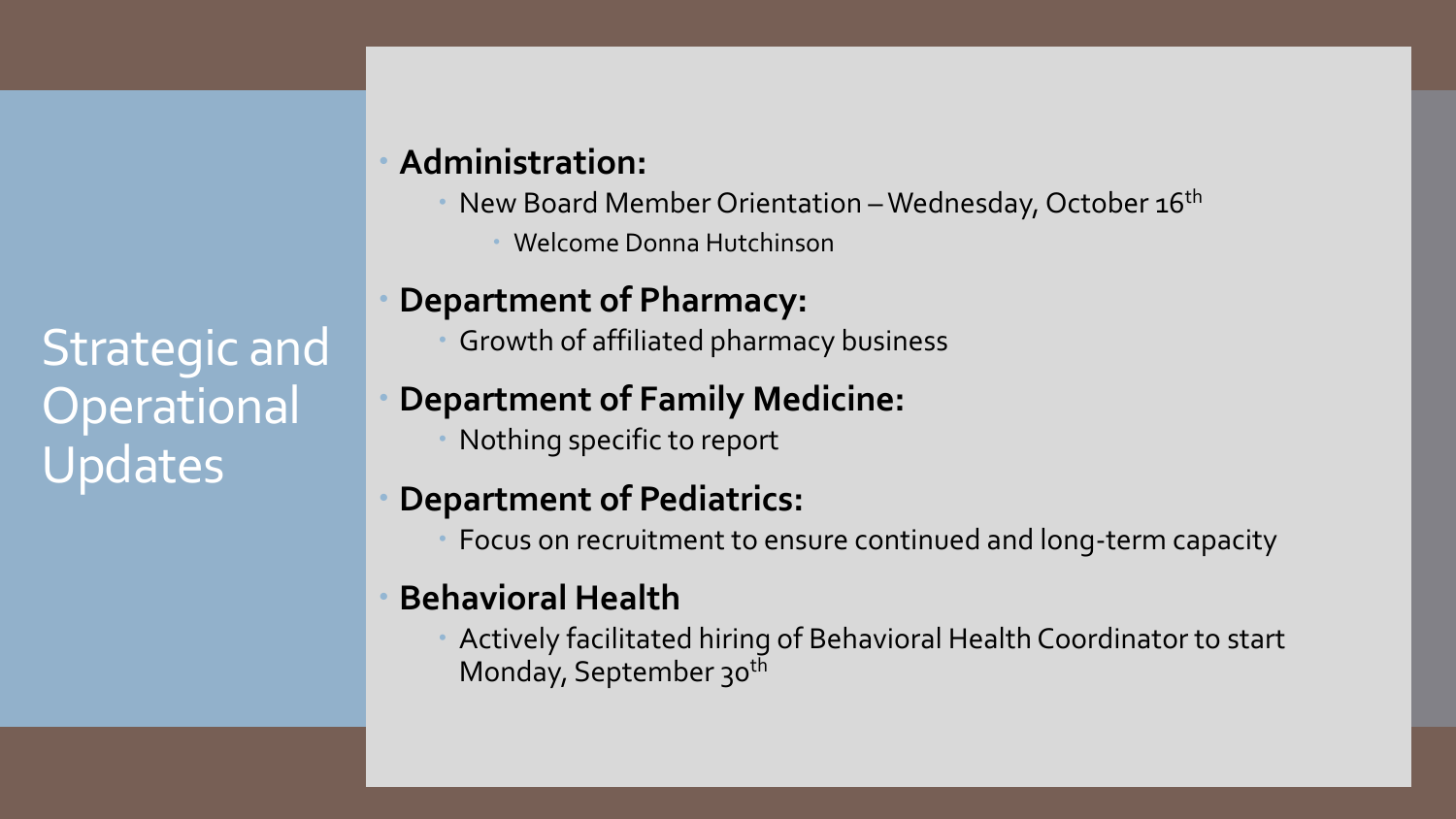Affiliate and Partnership Updates

 Community Integrated Management Services (CIMS) Nominated to resume a Managing Partners role upon election at January 2020 Annual Meeting

 South Carolina Primary Health Care Association (SCPHCA) 2019 Annual Conference and Board Governance Training with 40<sup>th</sup> Anniversary Gala October 12-14, 2019 in Columbia

<sup>3</sup> 3 board members and 4 staff attending